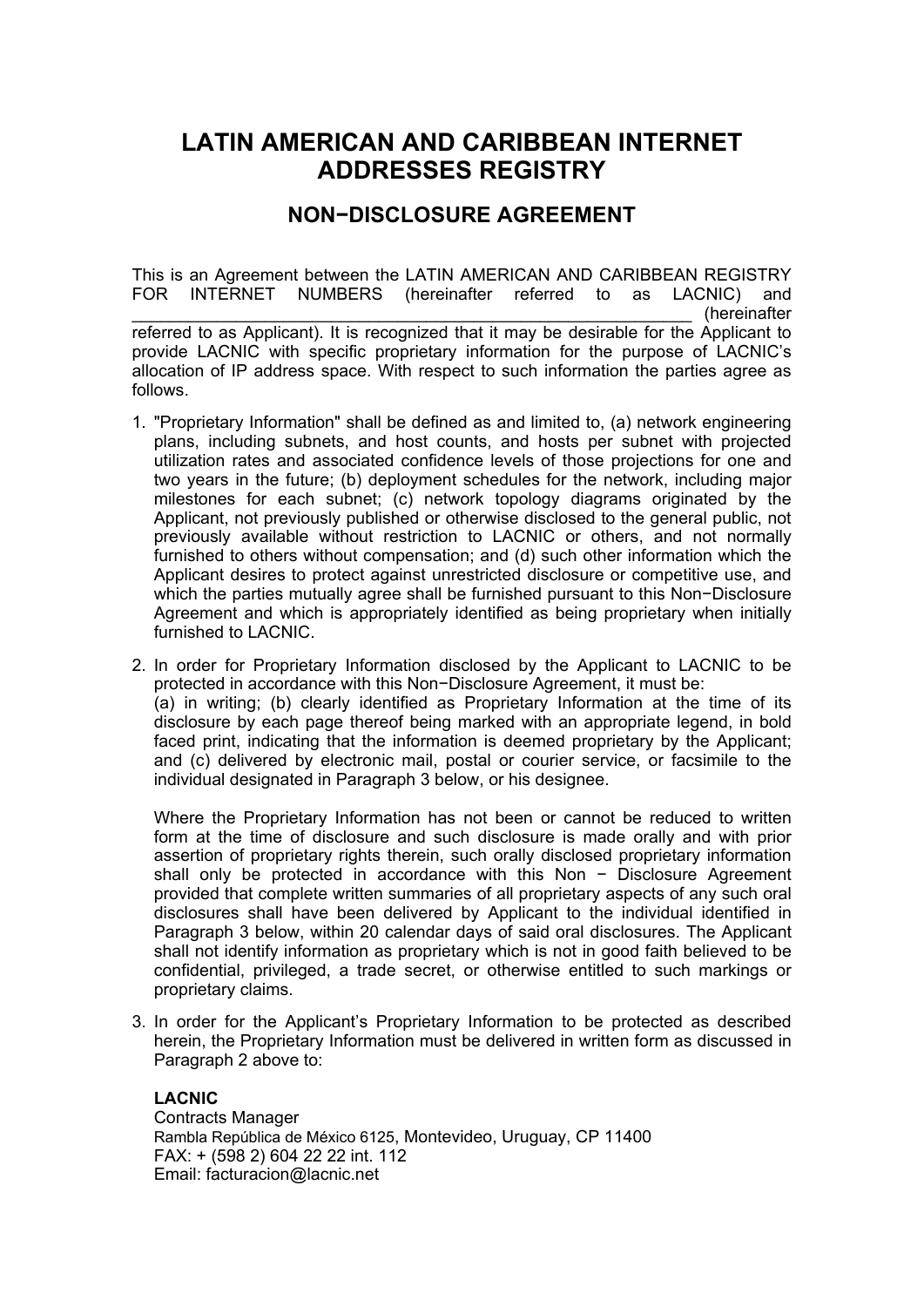- 4. LACNIC covenants and agrees that it will take reasonable care to prevent the disclosure to any person or persons outside its organization or to any unauthorized person or persons specifically identified by Applicant in writing, any and all Proprietary Information which is received from the Applicant under this Non−Disclosure Agreement and which has been protected in accordance with paragraphs 2 and 3 hereof; provided, however, that shall not be liable for disclosure of such information if any or all of such information:
	- A. Was in the public domain at the time it was disclosed, or
	- B. Becomes part of the public domain without breach of this Agreement, or
	- C. Is disclosed with the written approval of the Applicant, or
	- D. Is disclosed after three years from LACNIC's receipt of the information, or
	- E. Was independently developed by LACNIC, or
	- F. Is or was disclosed by the Applicant to a third party without restriction, or
	- G. Is disclosed pursuant to the provisions of a court order.

As between the parties hereto, the provisions of this Paragraph 4 shall supersede the provisions of any inconsistent legend that may be affixed to said data by the Applicant, and the inconsistent provisions of any such legend shall be without any force or effect.

Any Protected Information provided by the Applicant to LACNIC shall be used only in furtherance of the purposes described in this Agreement, and shall be, upon written request at any time, returned to the Applicant. LACNIC may discard or destroy any protected information three years after receiving it, provided Applicant has not requested LACNIC to return the information before that time.

- 5. The standard of care for protecting Proprietary Information imposed on LACNIC will be that degree of care LACNIC uses to prevent disclosure, publication or dissemination of its own Proprietary Information.
- 6. This Non−Disclosure Agreement contains the entire agreement relative to the protection of information to be provided to LACNIC by the Applicant, and supersedes all prior or contemporaneous oral or written understandings or arguments regarding this issue. This Non−Disclosure Agreement shall not be modified or amended, except in a written instrument executed by the parties.
- 7. The effective date of this Non−Disclosure Agreement shall be the date upon which the last signatory below executes this Agreement.
- 8. This Non−Disclosure Agreement shall be governed and construed in accordance with the laws of Uruguay and in case of differences, discordances or controversies between the parties, they will try to solve them by the Center for Conciliation and Arbitration of the Uruguayan Chamber of Commerce (Centro de Conciliacion y Arbitraje de la Camara de Comercio del Uruguay), according to the rules contained in their Conciliation Code. In case conciliation fails, these differences, discordances or controversies, will be definitely solved by arbitration. The dispositions contained in the Chamber of Commerce Arbitration Code will be observed for the designation of the arbitrators, who will be three, and for the rules of the arbitration procedure,
- 9. This Non−Disclosure Agreement may not be assigned or otherwise transferred by either party in whole or in part without the express prior written consent of the other party, which consent shall not unreasonably be withheld.

This consent requirement shall not apply in the event either party shall change its corporate name or merge with another corporation. This Non−Disclosure Agreement shall benefit and be binding upon the successors and assigns of the parties hereto.